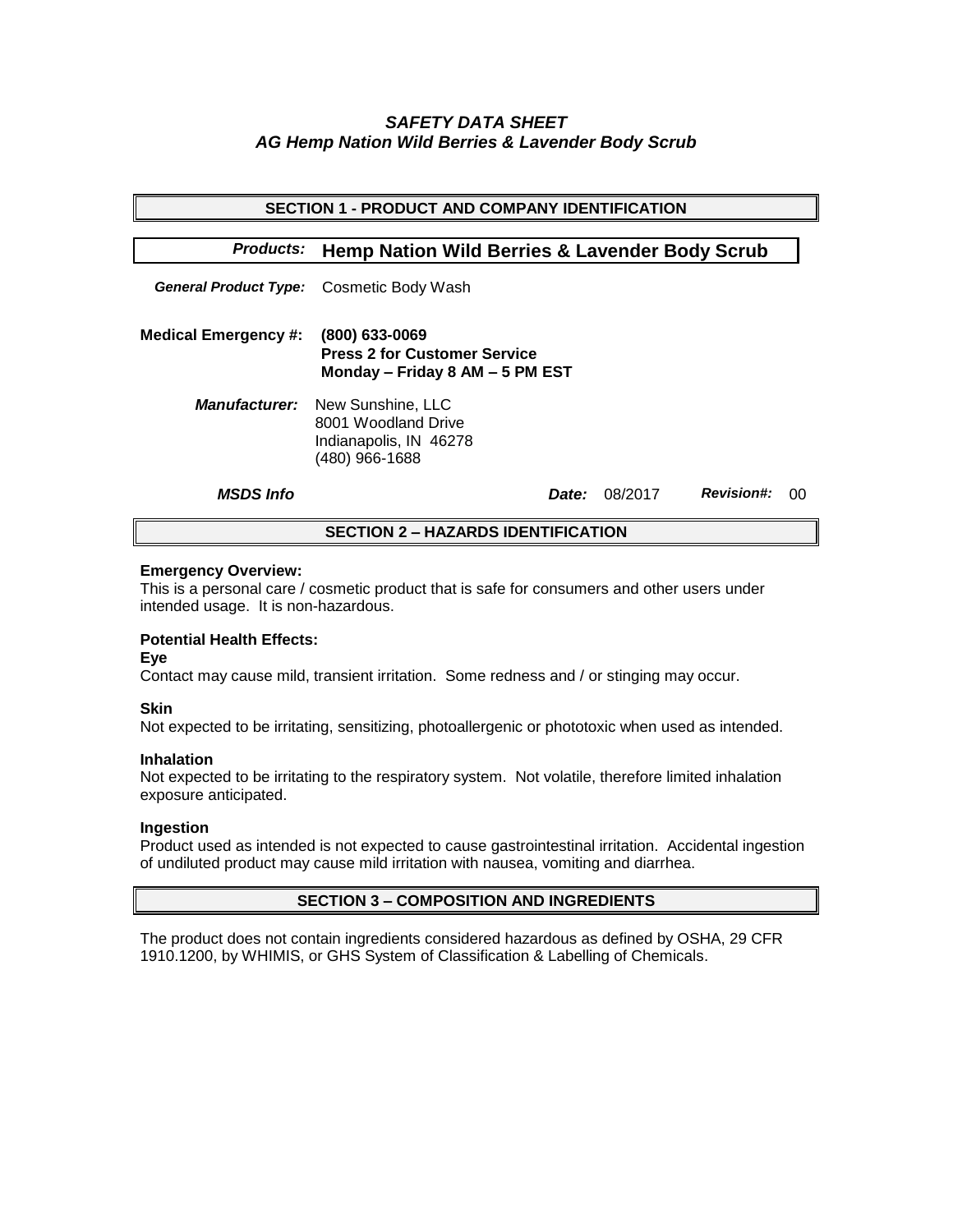# **SECTION 4 – FIRST AID MEASURES**

### **Eye**

Thorough rinsing for 15 – 20 minutes is recommended. If irritation persists, contact a physician.

#### **Skin**

Discontinue use of product. Apply cold compresses to affected areas to relieve discomfort. If discomfort persists, contact a physician.

#### **Inhalation**

If respiratory irritation occurs, remove individual to fresh air.

#### **Ingestion**

Accidental ingestion of product may require medical attention. In case of accidental ingestion dilute with water. Do not induce vomiting. If discomfort persists, contact a physician.

## **SECTION 5 – FIRE FIGHTING MEASURES**

**Extinguishing Media:** Use chemical foam, dry chemical, carbon dioxide or water. **Explosion Hazard:** Not applicable.

**Fire Fighting Info:** Contact emergency personnel. Use self-contained breathing apparatus and protective gear, if large quantities of product are involved. Hazardous decomposition products may be released. Thermal degradation may produce oxides of carbon and / or nitrogen, hydrocarbons and / derivatives.

## **SECTION 6 – ACCIDENTAL RELEASE MEASURES**

### **Procedures for Spill / Leak Clean-up:**

**Household Settings:** Absorb liquid and scrub the area. Dilute with water until surface is no longer slippery.

**Non-Household Settings:** Use safety glasses if splash hazard exist. Use gloves and other protective clothing to prevent skin contact.

### **SECTION 7 – HANDLING AND STORAGE**

#### **Precautions for Safe Handling:**

**Household Settings:** Avoid contact with eyes.

**Non-Household Settings:** No unusual handling or storage requirements. Storage in large quantities (warehouse) should be in a well-ventilated, cool area.

### **Conditions for Safe Storage:**

**Household Settings:** Normal household storage.

**Non-Household Settings:** No unusual handling or storage requirements. Storage in large quantities (warehouse) should be in a well-ventilated, cool area.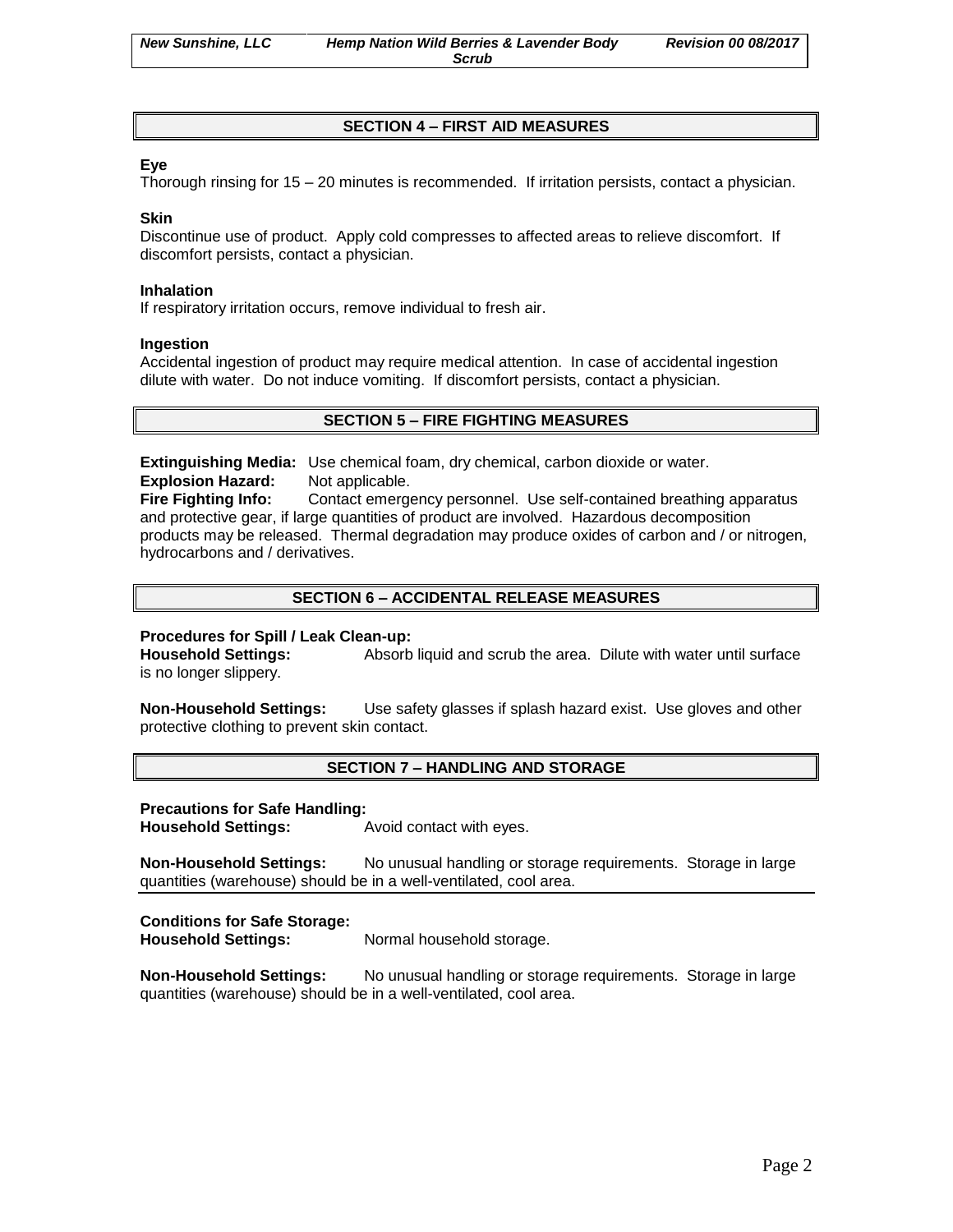#### **SECTION 8 – EXPOSURE CONTROLS / PERSONAL PROTECTION**

**Household Settings:** This is a personal care / cosmetic product that is safe for consumers and other users under normal and reasonably foreseen use.

**Non-Household Settings:** Use safety glasses if splash hazards exist, use gloves and other protective clothing to prevent skin contact. Always follow good hygienic work practices. Avoid prolonged contact with skin and clothing.

# **SECTION 9 – PHYSICAL AND CHEMICAL PROPERTIES**

| <b>Physical State</b>        | Viscous liquid exfoliator.                       |
|------------------------------|--------------------------------------------------|
| Appearance                   | Colored or natural viscous liquid.               |
| Odor                         | Fragrant.                                        |
| Odor Threshold               | Not available                                    |
| рH                           | $3.5 - 7.5$                                      |
| Melting Point/Freezing Point | Not Applicable                                   |
| Boiling Point                | >212 F / 100 C                                   |
| Flash Point                  | >212 F / 100 C                                   |
| <b>Evaporation Rate</b>      | Not Applicable                                   |
| Flammability                 | Not Applicable                                   |
| Upper/Lower Flammablilty     | Not Applicable                                   |
| Vapor Pressure               | Not Applicable                                   |
| Vapor Density                | Not Applicable                                   |
| <b>Relative Density</b>      | Not Available                                    |
| Specific gravity at 25C      | Not available.                                   |
| Solubility in water at 20C   | Slightly Insoluble                               |
| Partition coefficient        | Not Applicable                                   |
| Auto-iginition Temp          | Not Applicable                                   |
| Decomposition Temp           | Not Available                                    |
| Viscosity (RVT)              | 20,000 - 70,000 cps.                             |
| Volatile %                   | Complies with Federal and State VOC regulations. |
|                              |                                                  |

## **SECTION 10 – STABILITY AND REACTIVITY**

| <b>Conditions to Avoid:</b>   |  |  |
|-------------------------------|--|--|
| <b>Other Recommendations:</b> |  |  |

**Conditions to Avoid:** No applicable information has been found. **Other Recommendations:** None

#### **SECTION 11 – TOXICOLOGICAL INFORMATION**

This is a personal care / cosmetic product that is safe for consumers and other users under intended and reasonably foreseeable use.

| <b>Chronic Effects:</b> | Finished product is not expected to have chronic health effects.          |  |  |
|-------------------------|---------------------------------------------------------------------------|--|--|
| <b>Target Organs:</b>   | No adverse health effects on target organs expected for finished product. |  |  |
| <b>Carcinogenicity:</b> | Finished product is not expected to be carcinogenic.                      |  |  |
|                         | NTP: No<br>IARC: No<br>OSHA: No                                           |  |  |

#### **SECTION 12 – ECOLOGICAL INFORMATION**

The product ingredients are expected to be safe for the environment at concentrations predicted under normal use and accidental spill scenarios.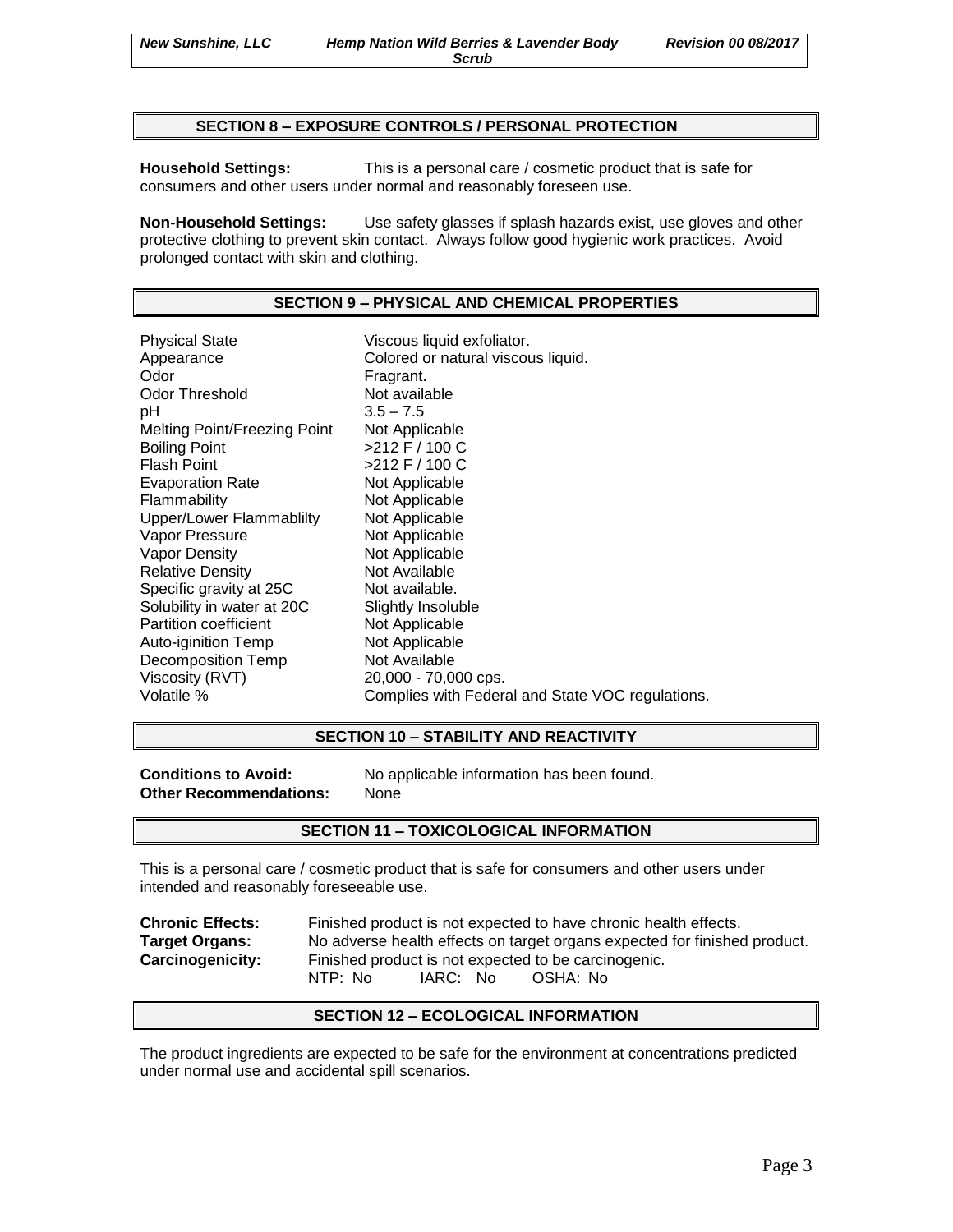## **SECTION 13 – DISPOSAL CONSIDERATIONS**

# **Disposal should be in accordance with Federal, State / Provincial and Local regulations.**

**Household Settings:** The following instructions are for consumer usage only. Do not discharge product into natural waters without pre-treatment or adequate dilution.

**Non-Household Settings:** Products covered by this MSDS, in their original form, when disposed as waste, are considered non-hazardous waste according to Federal RCRA regulations (40 CRF 261). Disposal should be in accordance with local, state, provincial and federal regulations.

# **SECTION 14 – TRANSPORT INFORMATION**

Finished product transported by ground (DOT): Non-hazardous Finished product transported by vessel (IMDG): Non-hazardous Finished product transported by air (IATA): Non-hazardous

# **SECTION 15 – REGULATORY INFORMATION**

#### **US**

- Finished product is not considered hazardous as defined in 29 CFR 1910.1200. This product is regulated under the Federal Food Drug and Cosmetic Act and is safe to use as per directions.
- All chemical substances are included or exempt from listing on the TSCA Inventory of Chemical Substances.
- SARA 302, 304, 311, 312, 313 = none
- California Prop 65 = none

### **Canada**

- All ingredients are CEPA approved. This is a cosmetic and is not regulated by WHMIS.
- All ingredients are listed or exempt for DSL.

### **EU**

All ingredients are listed, exempt or notified for EINECS.

### **Other**

• Fragrance contained within the product complies with IFRA guidance.

| <b>SECTION 16 - OTHER INFORMATION</b> |   |             |  |
|---------------------------------------|---|-------------|--|
|                                       |   |             |  |
| Hazard Rating: HMIS                   |   | <b>NFPA</b> |  |
| Health                                |   |             |  |
| Flammability                          | O |             |  |
| Reactivity                            |   |             |  |
| <b>PPE</b>                            |   |             |  |

The information contained in the material safety data sheet is based on technical data considered to be accurate. It does not constitute a warranty, expressed or implied, as to the accuracy of the information contained herein. Since the actual use by others is beyond our control, no warranty or guarantee is expressed or implied regarding the accuracy of the data or the results to be obtained from the use thereof. New Sunshine, LLC assumes no responsibility for injury to the recipient or third persons, or for any damage to any property resulting from misuse of the product.